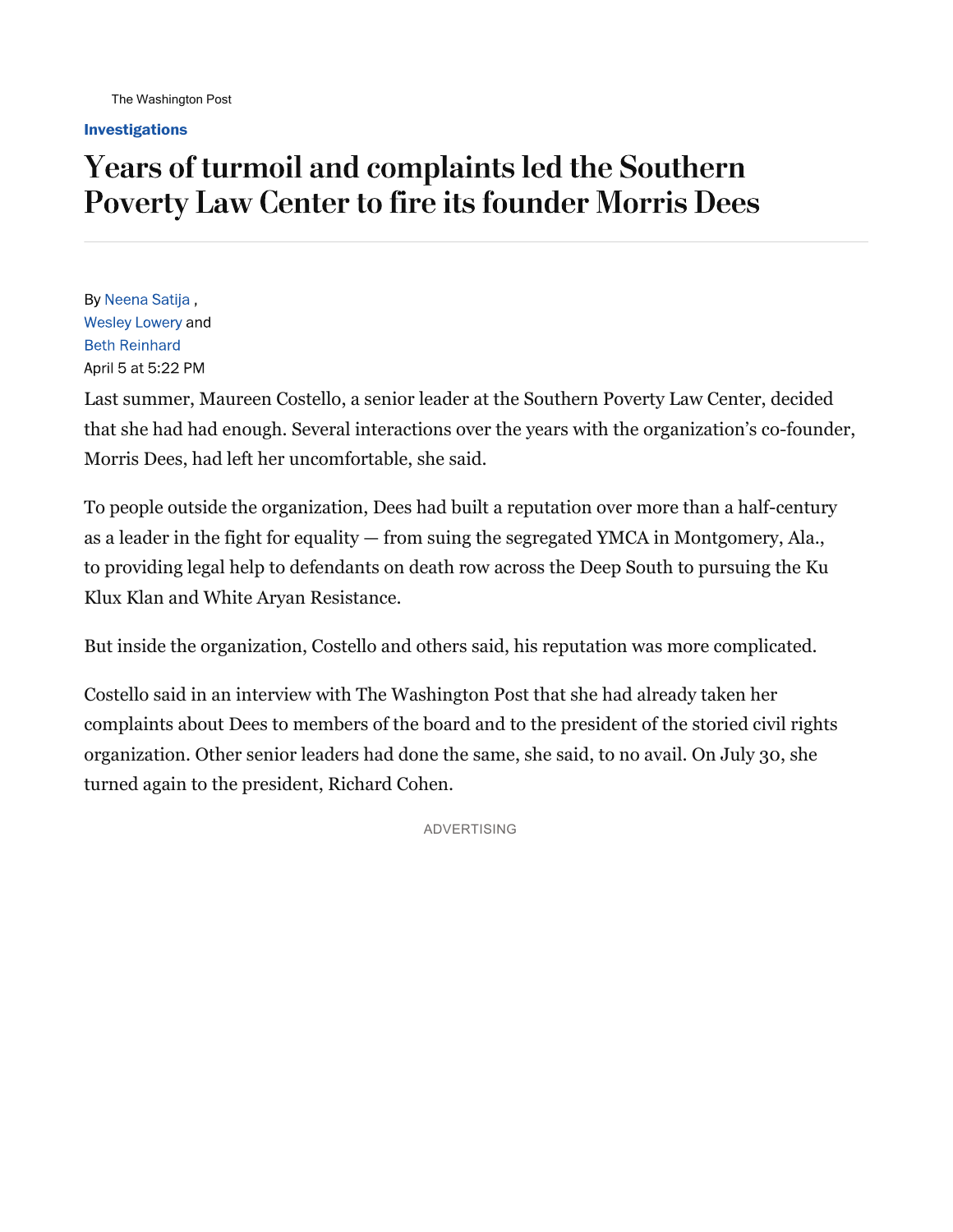"Why is he still here?" Costello said she asked Cohen, an exchange she documented that day in an email to a colleague. "People see him as racist and sexist."

"Or an anachronism," Cohen responded, according to Costello. "That would be kinder."

Dees, 82, was fired last month for unspecified misconduct, igniting a rush of speculation about what had come between him and the organization he built into a legal and fundraising behemoth. The nonprofit said that Dees had acted in ways that did not reflect "the mission of the organization."

Internal documents reviewed by The Post, along with interviews with current and former employees, suggest that the celebrated civil rights organization had been bitterly at odds with its founder for several years. Those battles have centered on his refusal to retire, his behavior toward women and his comments regarding race, according to the documents, the employees and Dees himself.

Within days of his ouster, on March 13, the center's longtime legal director abruptly resigned, and Cohen announced that he, too, would step down. Cohen wrote in an email to the organization's employees that "whatever problems exist at the SPLC happened on my watch, so I take responsibility for them."

In a series of emails and an interview with The Post, Dees, who is white, strenuously denied any racist or sexist behavior and said he was not fired for misconduct.

Dees said that SPLC leaders have been pushing him to retire since 2016, when he was hospitalized with serious injuries after a fall. After several board members confronted Dees last year with complaints about his behavior, and he refused to retire, his pay was cut by \$100,000 and he was placed on emeritus status, he said. The nonprofit's most recent tax filings show that Dees made about \$375,000 in 2017, more than Cohen.

Dees accused the board and Cohen of falsely suggesting he was guilty of misconduct and scapegoating him for what he called their own mismanagement of the center.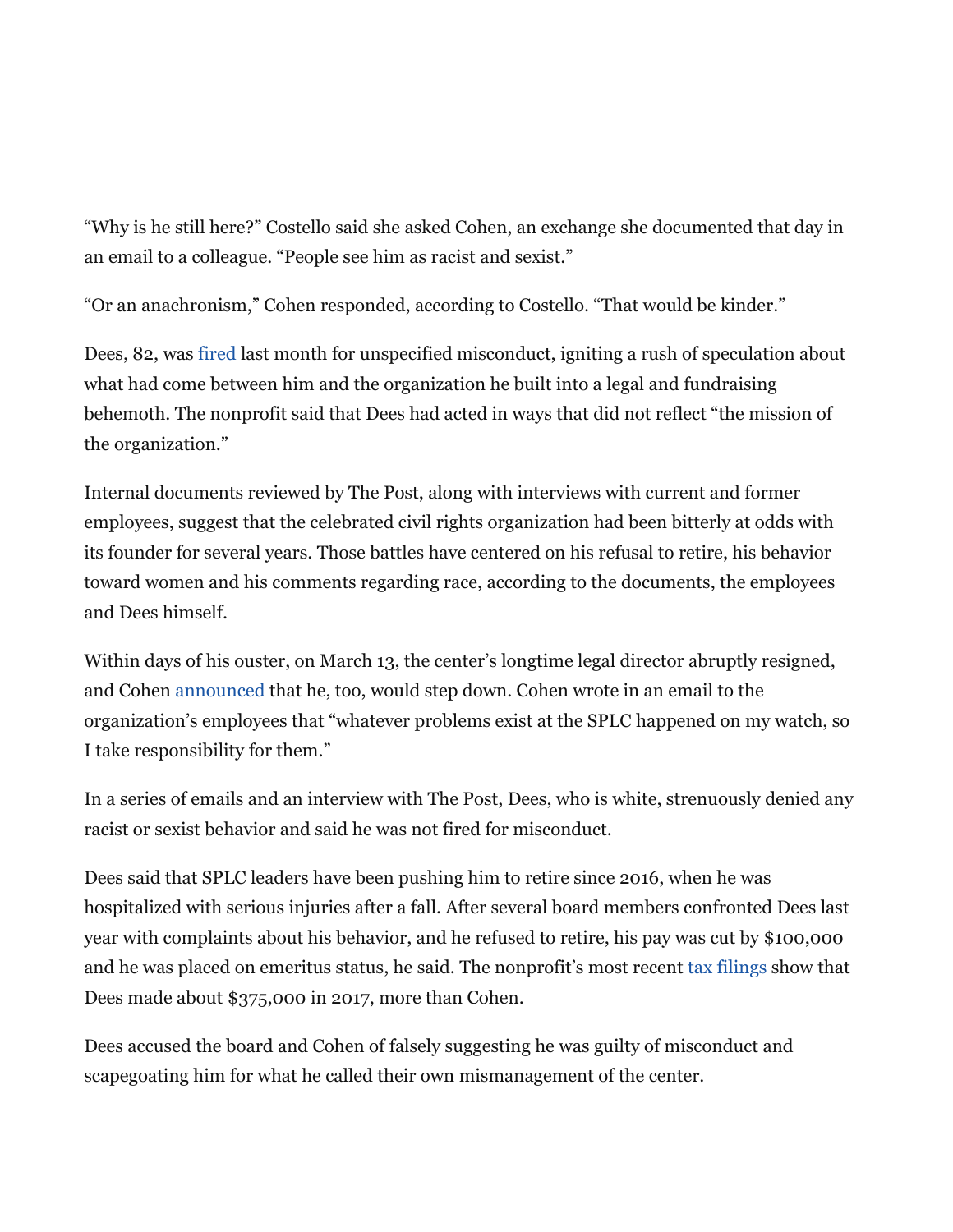"I built the Southern Poverty Law Center out of nothing," Dees said in an interview last week in Montgomery, where he lives and the SPLC is based. "This stuff that they're after me about is just total crap."

Dees acknowledged a number of previously unreported instances — separate from those involving Costello — in which his conduct with employees had been called into question. For example, he said, the organization's counsel called him early this year to ask if he had hugged a woman at one of the center's legal retreats.

The nonprofit declined to comment on his descriptions of these incidents or on his other allegations but in a statement this week said that "many of the assertions Morris Dees has put forward are false."

Cohen said in a statement that he fired Dees after a recent investigation into misconduct. He did not respond to questions about the conversation Costello said they had about Dees last summer.

"Morris was well aware that his conduct was under investigation and that he had been disciplined in the past for workplace misconduct," said Cohen, who declined to detail the allegations against Dees. "I fired Morris for the good of the Center because of his misconduct."

Dees's firing marked a stunning fall for a man long regarded as a civil rights icon. He got his start selling mail-order cookbooks, tractor cushions and other items. He later harnessed his expertise in direct-mail marketing to raise millions of dollars for several presidential candidates and eventually for the Southern Poverty Law Center.

The civil rights organization Dees co-founded in 1971 now boasts a six-story building in Montgomery and satellite offices across the country. Its endowment topped \$470 million last year, and contributions more than doubled to \$132 million in the year after Donald Trump's election.

Yet as the center's prominence reached new heights amid national concern about the resurgence of hate groups, its leadership was grappling with how to manage Dees, documents and interviews show.

In late 2017, the organization investigated a complaint from a female employee about Dees's behavior after a fundraising event in Atlanta. Dees said that at a social gathering, he approached the woman, put his hand on her shoulder and asked her about a visible tattoo on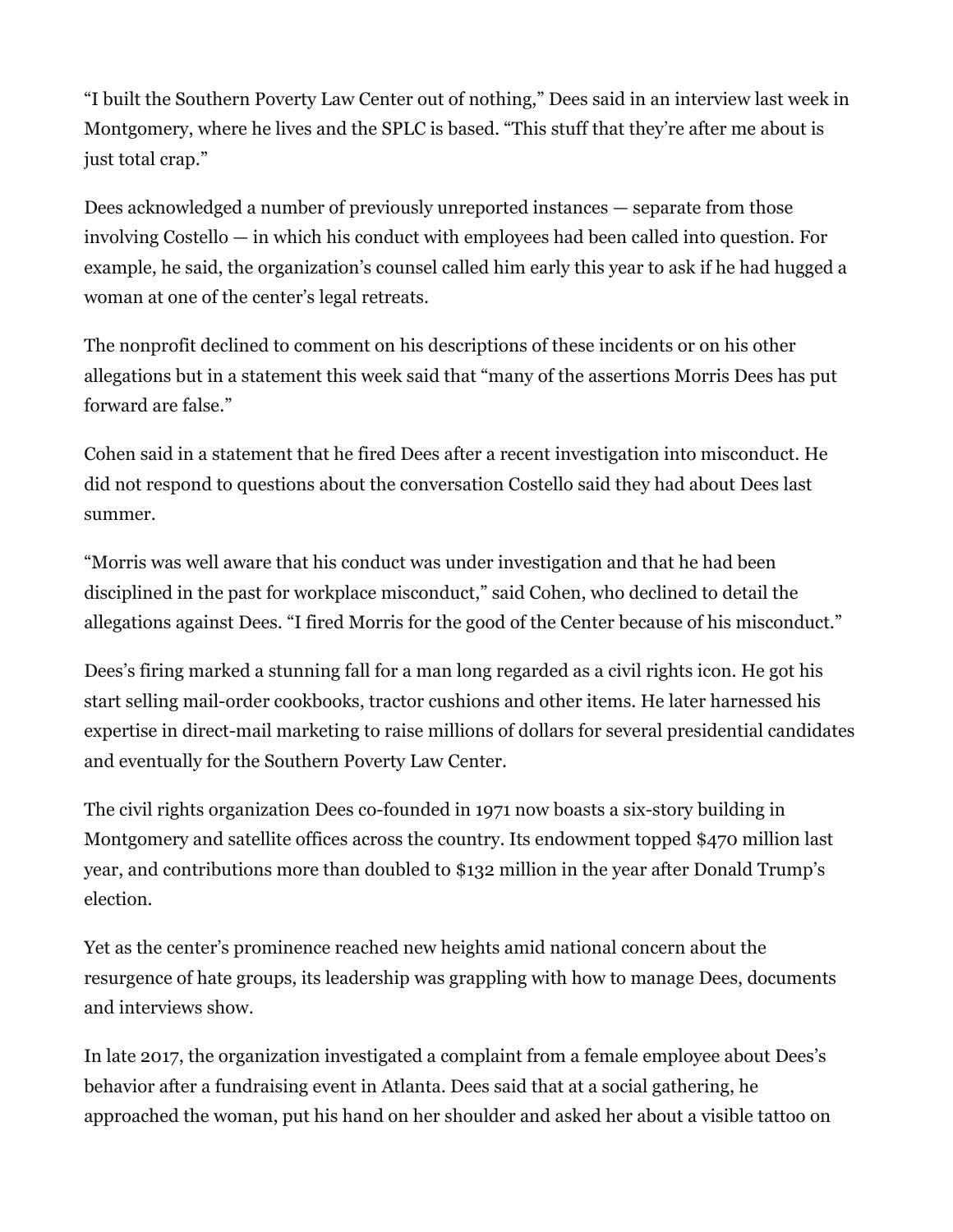her arm. He said that, after she asked if he had any tattoos, he pointed to the front of his clothed right thigh, where he said he had one. The Post was unable to reach the woman or others who attended the event to learn their accounts.

After the investigation, Dees said he was asked by a human resources official to stay out of the Atlanta office for six months. "No one has ever suggested that you harassed someone," Cohen wrote Dees in a December 2017 email. "But the reality is that you made a young woman feel uncomfortable, and she complained to a supervisor."

Dees said three board members came to his home in May 2018 to discuss other concerns. They worried that his clashes with a senior executive over fundraising strategy might have contributed to her decision to resign, he said. They chided him over his interactions with the human resources official who investigated the Atlanta incident. And they brought up two allegations of racially insensitive comments.

The first of those complaints concerned remarks Dees had allegedly made about black voter turnout. According to Dees, a senior employee complained that he had said low black voter turnout in Montgomery ensured no black candidate would be elected mayor. He said he could not recall making the remarks ascribed to him.

The board members who went to Dees's house did not respond to messages seeking comment.

The other complaint that the board members brought up, Dees said, stemmed from a lunch in 2015 with Don Terry, a journalist who at the time was a senior writer for the nonprofit. According to Dees, the men were discussing a recent car accident, and he remarked that he had heard black teenagers in Montgomery are more likely to run red lights.

Dees emailed Terry later about a study he'd found online showing that black drivers were not more likely to violate traffic laws.

"I stand corrected," Dees wrote.

"Thank you for being open-minded about my challenge," Terry, who is black, wrote back.

Terry declined to comment on the exchange.

According to Dees, the meeting at his home, which has not been previously reported, ended with him agreeing to the pay cut and the move to emeritus status.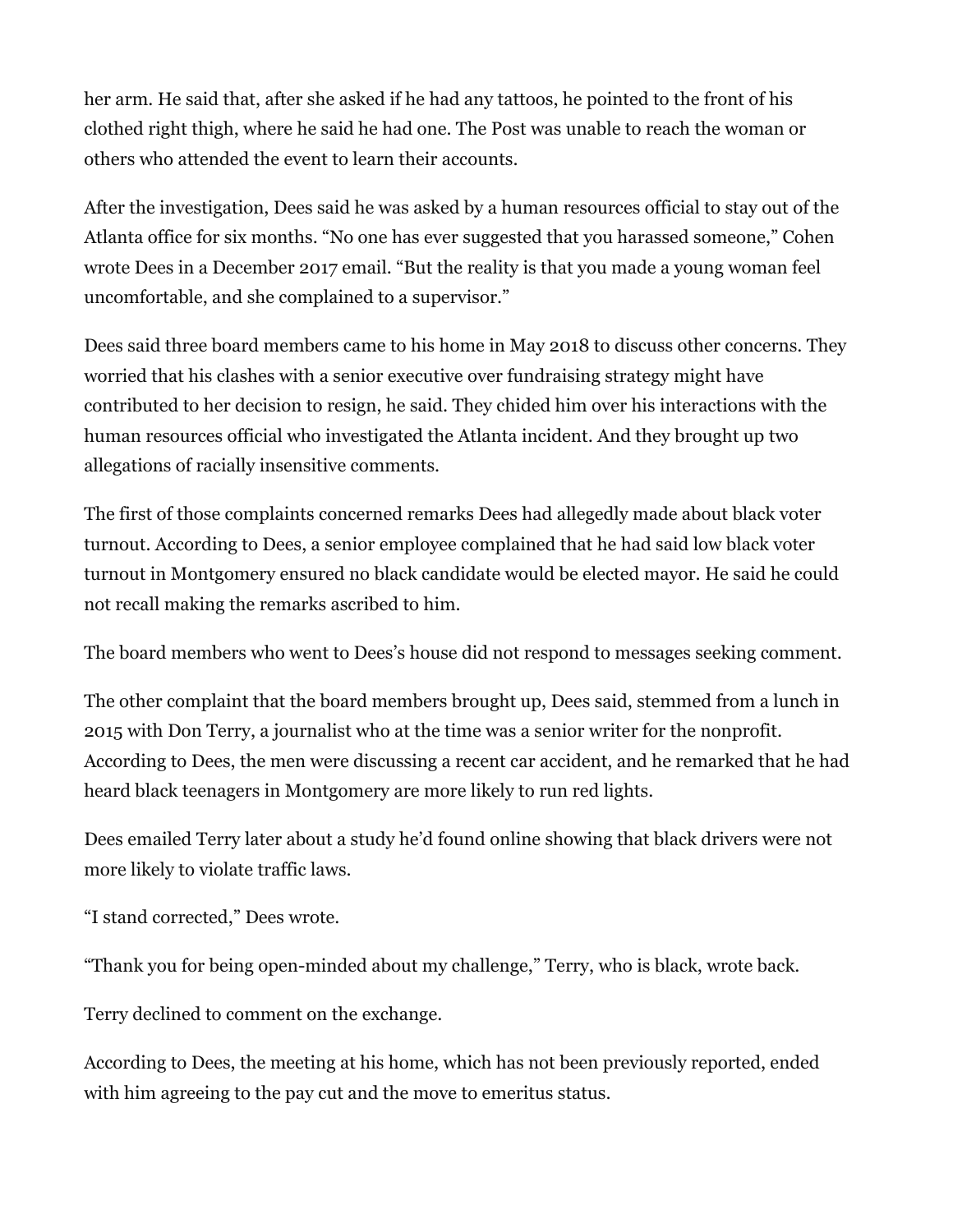But some senior leaders still wanted Dees gone, Costello said. Costello, 64, who leads the organization's efforts to combat bias in education, provided emails showing other directors echoing her concerns about Dees and supporting her decision to confront Cohen. One of those people declined to comment, and the other did not respond to messages.

"There was not a member of senior leadership who wasn't bringing it up with Richard and talking to board members privately," Costello said. Several other people who were then directors declined to comment or did not return calls.

By the following year, Cohen was prepared to force Dees out.

On March 11, Cohen told Dees that if he would not resign, he'd be fired. In a text message two days later, Cohen again offered him the chance to "convert the termination into an unconditional voluntary resignation" by agreeing to retire. Dees had less than two hours to decide, the message said.

Dees did not accept the offer. Cohen announced his termination the next day.

Hours later, more than a dozen staff members signed an email to senior executives that applauded Dees's firing and demanded accountability from "those individuals in leadership and on the Board of Directors who, for years, were aware of and covered up or ignored" allegations of misconduct by Dees.

Among more than two dozen people who have worked or socialized with Dees, some described him in interviews as a generous and thoughtful leader, but others said he acted at times in ways that seemed antithetical to the center's mission.

At least a dozen people said that they witnessed Dees acting inappropriately with women, including subordinates, or making racially insensitive comments.

"Morris made overtures to women who worked for him," said Deb Ellis, one of the first female lawyers hired by the center who worked there from 1984 to 1986. She recalled that one morning she came into work to find a Victoria's Secret catalogue on her desk, with a note from Dees on top saying, "maybe your boyfriend would like to order something for you."

Dees denied Ellis's account and said he has never made advances toward women who worked for him.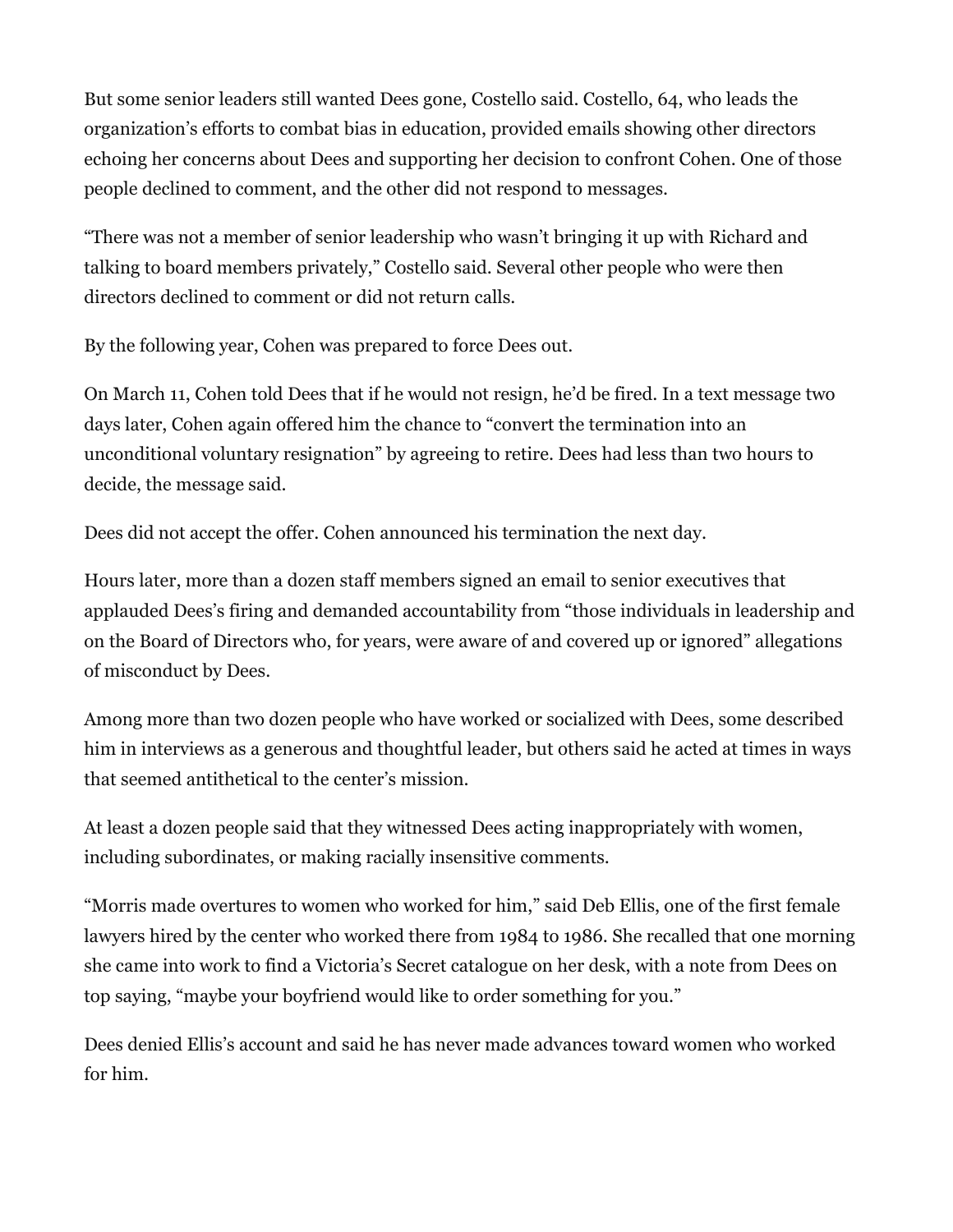Ellis said she warned other women in the office at the time that Dees might approach them. Women who worked there more recently said they, too, exchanged similar warnings.

Costello detailed her own discomfort around Dees in a March 11 memo to a human resources official, which she provided to The Post. Although Costello did not know it then, Cohen had threatened that morning to fire Dees if he wouldn't resign.

She wrote that at a group dinner she attended in Washington several years ago, Dees turned his attention to a younger female employee and "engaged in an inappropriately sexualized banter" and, as he spoke of his fondness for oysters, "licked his lips in a suggestive way." She also said that once, about four years ago, when she was wearing a sundress, Dees placed his hand on her exposed upper back and let it linger there, after which she tried to avoid him.

The incident she detailed most thoroughly involved a group dinner at Dees's home. He asked where her husband was and, hearing he was away, encouraged her to drink heavily and offered to drive her home, Costello wrote. A few minutes later, she said, Dees brought a board member, Elden Rosenthal, into the conversation. "Sure, we can take her home, especially if her husband isn't there," Rosenthal said as both he and Dees laughed, according to Costello.

Costello said that she complained the next day to Rosenthal, and that he dismissed the incident as a "joke." She said she talked to Cohen about it and later to Bryan Fair, the chairman of the center's board. Rosenthal, Fair, and Cohen did not respond to requests for comment.

Dees denied all of Costello's allegations and said he would never act suggestively with a woman employee. Dees said his wife had expressed concern at the dinner that Costello was too drunk to drive. Dees said she grew angry when he suggested that one of the SPLC security guards drive her home.

# Costello denied Dees's account.

Several former staff members and others who socialized with Dees recalled times when he had made remarks about race that they considered offensive. Almost none were willing to be quoted by name, citing Dees's influence in the small Southern city or, in some cases, nondisclosure agreements they had been required to sign.

Jessamine Starr, the daughter of Dees's ex-wife Susan Starr, said she once heard Dees use the phrase "colored people time" when referring to people who were late. She added that given the era and the place he grew up in, "that would be a normal thing to say."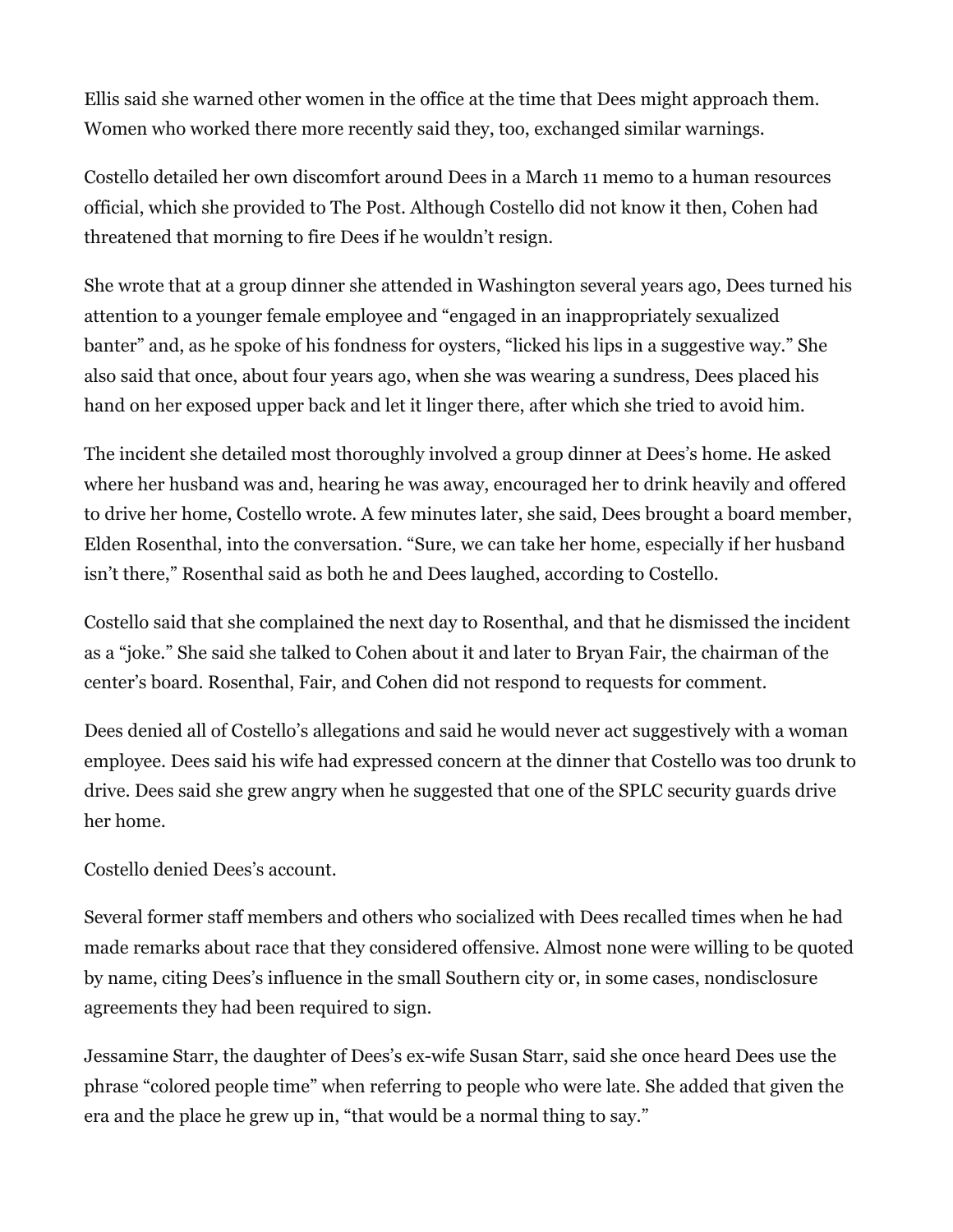Dees denied ever using the term "colored people time" or making any racially insensitive remarks. "Anybody saying I'm a racist is almost a joking matter," he said.

Some former employees and longtime friends disagreed with the portrayal of Dees, a recipient in 2016 of the Martin Luther King, Jr. Nonviolent Peace Prize, as insensitive.

"As much as I was around Morris, I never saw him act inappropriately," said Danny Welch, who was working as a police officer when Dees hired him in 1975 as one of the lead investigators for the SPLC's "Klan Watch" project. Welch worked under Dees for a decade.

Montgomery lawyer J. Doyle Fuller, who said he has known Dees for 60 years, said that "to say or imply that Morris Dees has a racist bone in his body is laughable." Fuller added that Dees "spent most of his adult life putting the Southern Poverty Law Center together. That entitles him to a little deference."

News of Dees's firing comes in the wake of a string of other controversies that the center has dealt with in recent years. The nonprofit apologized in 2015 after calling Ben Carson an extremist. Three years later, it apologized for including the former British politician Maajid Nawaz, a Muslim and a known critic of Islamic extremism, in a publication called "A Journalist's Manual: Field Guide to Anti-Muslim Extremists," and agreed to a \$3.4 million settlement with Nawaz's foundation. The organization has also been dogged by questions, including from former employees, about whether it has been focused on fundraising at the expense of work that would further its mission.

Dees's termination also brought to light significant turmoil among staff, much of it described in internal emails reviewed by The Post. On March 8, the nonprofit's associate legal director, Meredith Horton, a black woman, resigned, writing that the SPLC must to do more "to ensure . . . values we are committed to pursuing externally are also being practiced internally." She did not respond to messages seeking comment.

On March 14, more than 20 staff members signed an email to the legal department and senior leadership team expressing "widespread alarm and concern" at Horton's departure. "We are deeply concerned about the working conditions," the email continued, adding that "allegations of mistreatment, sexual harassment, gender discrimination, and racism threaten the moral authority of this organization and our integrity along with it."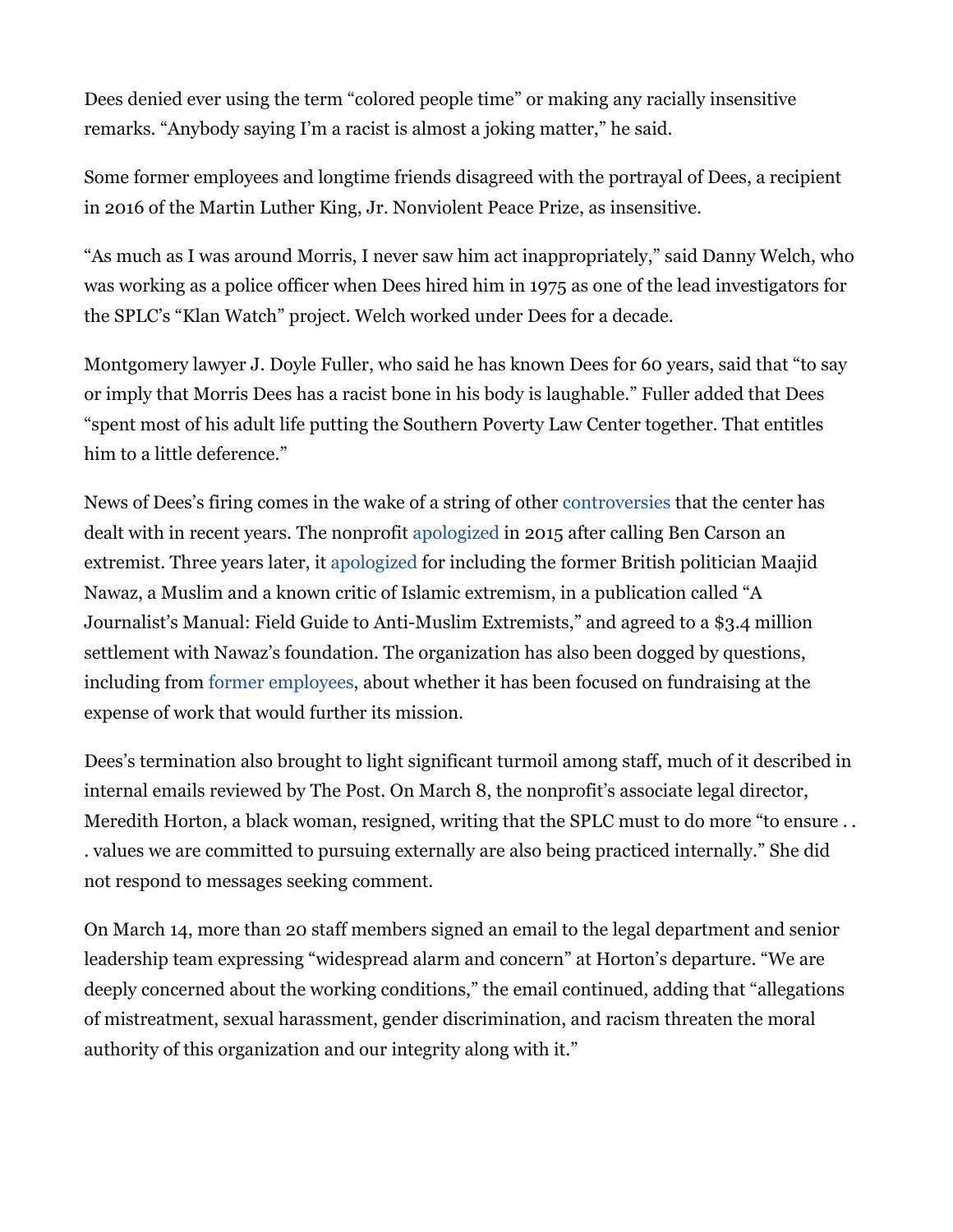Minutes later, Cohen announced that Dees had been fired. In the days to come, Rhonda Brownstein, the center's longtime legal director, abruptly resigned, and Cohen announced that he, too, would step down once an interim president was named.

Brownstein declined an interview request, and efforts to reach Horton were unsuccessful.

Dees said he had not been active in management or day-to-day operations for more than 15 years and works in the office only two days a week. He said the staff turmoil is evidence that Cohen is responsible for the problems at the SPLC, not him.

Some employees saw a 2007 episode as an indication the organization sometimes operated in ways that were in tension with its purported values. Two former employees said in interviews that they quit that year over the way the nonprofit's leaders handled an unusual personnel matter.

The employees said that the immigrant wife of a paralegal they worked with approached them to say that her husband was sexually abusing her and had taken away her travel documents. One of the employees, an attorney who spoke on the condition of anonymity, said she sheltered the woman in her apartment and helped her flee to California. Court records provided by the woman show that she later obtained a temporary restraining order against her husband.

But the employee said that Brownstein, the legal director, chastised her for her actions. According to the attorney, Brownstein asked, "Why would I get involved in my co-workers' marital matters?"

Angeline Echeverria, a paralegal in the same department, said she complained to supervisors, including Brownstein, and pointed out that the Immigrant Justice Project was itself suing companies for taking travel documents away from immigrant employees, a practice associated with human trafficking.

"It felt to me very hypocritical that we were suing employers for exhibiting the type of behavior that this co-worker was exhibiting toward his wife," Echeverria said in an interview.

Brownstein denied the account in a statement, saying she was aware only of "marital difficulties" between an employee and his wife. "Had I been aware of these serious allegations, I would have taken action immediately," she said.